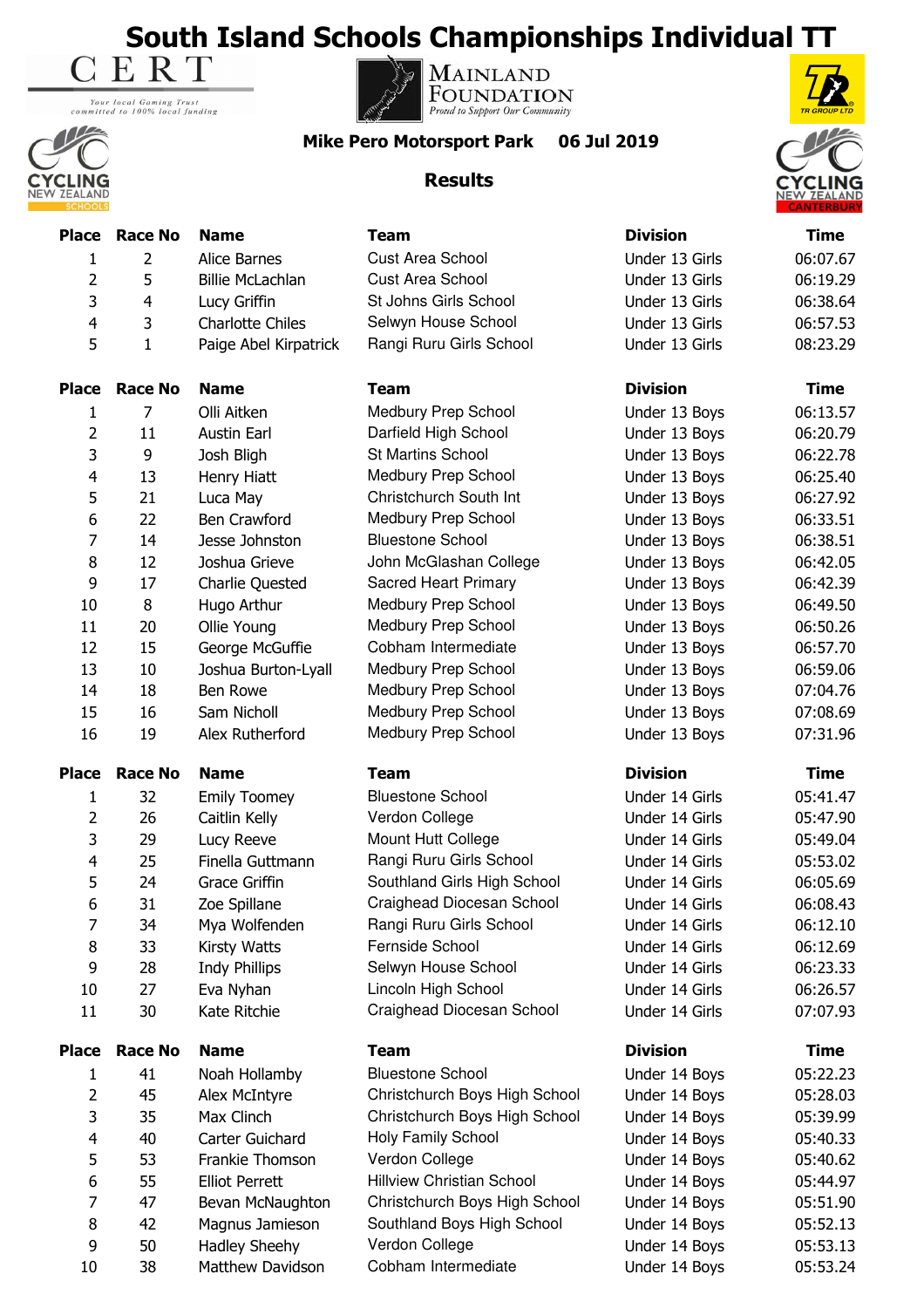| 11             | 44             | Callum McGrail               | Cobham Intermediate            | Under 14 Boys   | 06:01.35    |
|----------------|----------------|------------------------------|--------------------------------|-----------------|-------------|
| 12             | 36             | Robbie Cochrane              | <b>Burnside High School</b>    | Under 14 Boys   | 06:08.62    |
| 13             | 46             | Jack McLeod                  | James Hargest College          | Under 14 Boys   | 06:11.78    |
|                |                |                              | Mt Aspiring College            |                 |             |
| 14             | 52             | Zavier Taylor                | Cobham Intermediate            | Under 14 Boys   | 06:20.81    |
| 15             | 43             | Luca Sanders                 |                                | Under 14 Boys   | 06:25.68    |
| 16             | 39             | Jimmy Dawson                 | Christchurch Boys High School  | Under 14 Boys   | 06:29.90    |
| 17             | 51             | Hugo Sinclair                | Mt Aspiring College            | Under 14 Boys   | 06:30.49    |
| 18             | 49             | Jack Sandford                | Holy Family School             | Under 14 Boys   | 06:57.61    |
| 19             | 48             | Hugo Ranken                  | Medbury Prep School            | Under 14 Boys   | 07:06.07    |
| 20             | 54             | James Watson                 | Holy Family School             | Under 14 Boys   | 07:31.75    |
| <b>Place</b>   | <b>Race No</b> | <b>Name</b>                  | <b>Team</b>                    | <b>Division</b> | <b>Time</b> |
| 1              | 58             | Florence McNabb              | Nelson College For Girls       | Under 15 Girls  | 05:47.95    |
| $\overline{2}$ | 60             | <b>Brooke Keown</b>          | Christchurch Girls High School | Under 15 Girls  | 05:57.71    |
| 3              | 64             | Grace Spurway                | Rangi Ruru Girls School        | Under 15 Girls  | 06:15.88    |
| $\overline{4}$ | 63             | <b>Tessa Shield</b>          | Rangi Ruru Girls School        | Under 15 Girls  | 06:16.01    |
| 5              | 59             | Muireann Green               | Mt Aspiring College            | Under 15 Girls  | 06:19.90    |
| 6              | 57             | Lola Bryson-Boe              | Mount Hutt College             | Under 15 Girls  | 06:19.99    |
| $\overline{7}$ | 56             | Rose Armstrong               | Mt Aspiring College            | Under 15 Girls  | 06:26.32    |
| 8              | 61             | Annabel Kime                 | Villa Maria College            | Under 15 Girls  | 06:46.84    |
| 9              | 62             | Kayla Millar                 | Columba College                | Under 15 Girls  | 07:06.64    |
|                |                |                              |                                |                 |             |
| <b>Place</b>   | <b>Race No</b> | <b>Name</b>                  | <b>Team</b>                    | <b>Division</b> | <b>Time</b> |
| 1              | 82             | <b>Nick Rush</b>             | <b>Rolleston College</b>       | Under 15 Boys   | 05:00.14    |
| $\overline{2}$ | 69             | Conrad Clark                 | James Hargest College          | Under 15 Boys   | 05:08.27    |
| 3              | 73             | James Gardner                | Otago Boys High School         | Under 15 Boys   | 05:08.66    |
| $\overline{4}$ | 78             | Quade McLachlan              | Rangiora High School           | Under 15 Boys   | 05:18.85    |
| 5              | 72             | Marshall Erwood              | James Hargest College          | Under 15 Boys   | 05:22.89    |
| 6              | 75             | Charlie Hegan                | Christchurch Boys High School  | Under 15 Boys   | 05:42.87    |
| 7              | 80             | Ben Mulholland               | Verdon College                 | Under 15 Boys   | 05:43.04    |
| 8              | 84             | Hunter Thompson              | James Hargest College          | Under 15 Boys   | 05:46.65    |
| 9              | 67             | Charlie Bailey               | Christchurch Boys High School  | Under 15 Boys   | 05:47.98    |
| 10             | 66             | Thomas Audeau                | <b>Christs College</b>         | Under 15 Boys   | 05:49.98    |
| 11             | 76             | Tom Kerr                     | Verdon College                 | Under 15 Boys   | 05:51.08    |
| 12             | 68             | William Chappell             | Cashmere High School           | Under 15 Boys   | 05:54.01    |
| 13             | 83             | Ferg Sail                    | Timaru Boys High School        | Under 15 Boys   | 05:58.16    |
| 14             | 79             | Jani McLennan                | Timaru Boys High School        | Under 15 Boys   | 05:58.20    |
|                |                |                              | Timaru Boys High School        |                 |             |
| 15             | 86             | Joshua Young<br>Jack Dunnett |                                | Under 15 Boys   | 06:06.42    |
| 16             | 71             |                              | Christchurch Boys High School  | Under 15 Boys   | 06:07.86    |
| 17             | 85             | <b>Thomas Tracey</b>         | Christchurch Boys High School  | Under 15 Boys   | 06:11.04    |
| 18             | 77             | Alex MacDonald               | Kings High School              | Under 15 Boys   | 06:18.84    |
| 19             | 70             | James Day                    | Darfield High School           | Under 15 Boys   | 06:23.43    |
| 20             | 81             | Sonal Rajapaksha             | Christchurch Boys High School  | Under 15 Boys   | 06:36.35    |
| <b>Place</b>   | <b>Race No</b> | <b>Name</b>                  | <b>Team</b>                    | <b>Division</b> | <b>Time</b> |
| 1              | 110            | Amelia Sykes                 | Avonside Girls High School     | Under 16 Girls  | 05:12.67    |
| $\overline{2}$ | 100            | Amye Kellow                  | Christchurch Girls High School | Under 16 Girls  | 05:16.15    |
| 3              | 90             | Annabel Bligh                | Cashmere High School           | Under 16 Girls  | 05:27.27    |
| $\overline{4}$ | 103            | Jasmine McLeod               | James Hargest College          | Under 16 Girls  | 05:30.51    |
| 5              | 112            | Samantha Walker              | Villa Maria College            | Under 16 Girls  | 05:31.41    |
| 6              | 102            | Maddi Lowry                  | <b>Ashburton College</b>       | Under 16 Girls  | 05:32.91    |
| 7              | 101            | Ciara Kelly                  | Verdon College                 | Under 16 Girls  | 05:34.64    |
| 8              | 106            | <b>Grace Prior</b>           | Villa Maria College            | Under 16 Girls  | 05:35.37    |
| 9              | 104            | Hayley Paterson              | James Hargest College          | Under 16 Girls  | 05:52.15    |
| 10             | 94             | Orla Fitzgerald              | Christchurch Girls High School | Under 16 Girls  | 05:54.77    |
| 11             | 96             | Sarah Ford                   | Otago Girls High School        | Under 16 Girls  | 05:58.73    |
| 12             | 91             | Paris Carroll                | Christchurch Girls High School | Under 16 Girls  | 06:00.56    |
| 13             | 107            | Hannah Prosser               | Timaru Girls High School       | Under 16 Girls  | 06:02.42    |
| 14             | 92             | Rosa Dalzell                 | Rangi Ruru Girls School        | Under 16 Girls  | 06:03.04    |
|                |                |                              |                                |                 |             |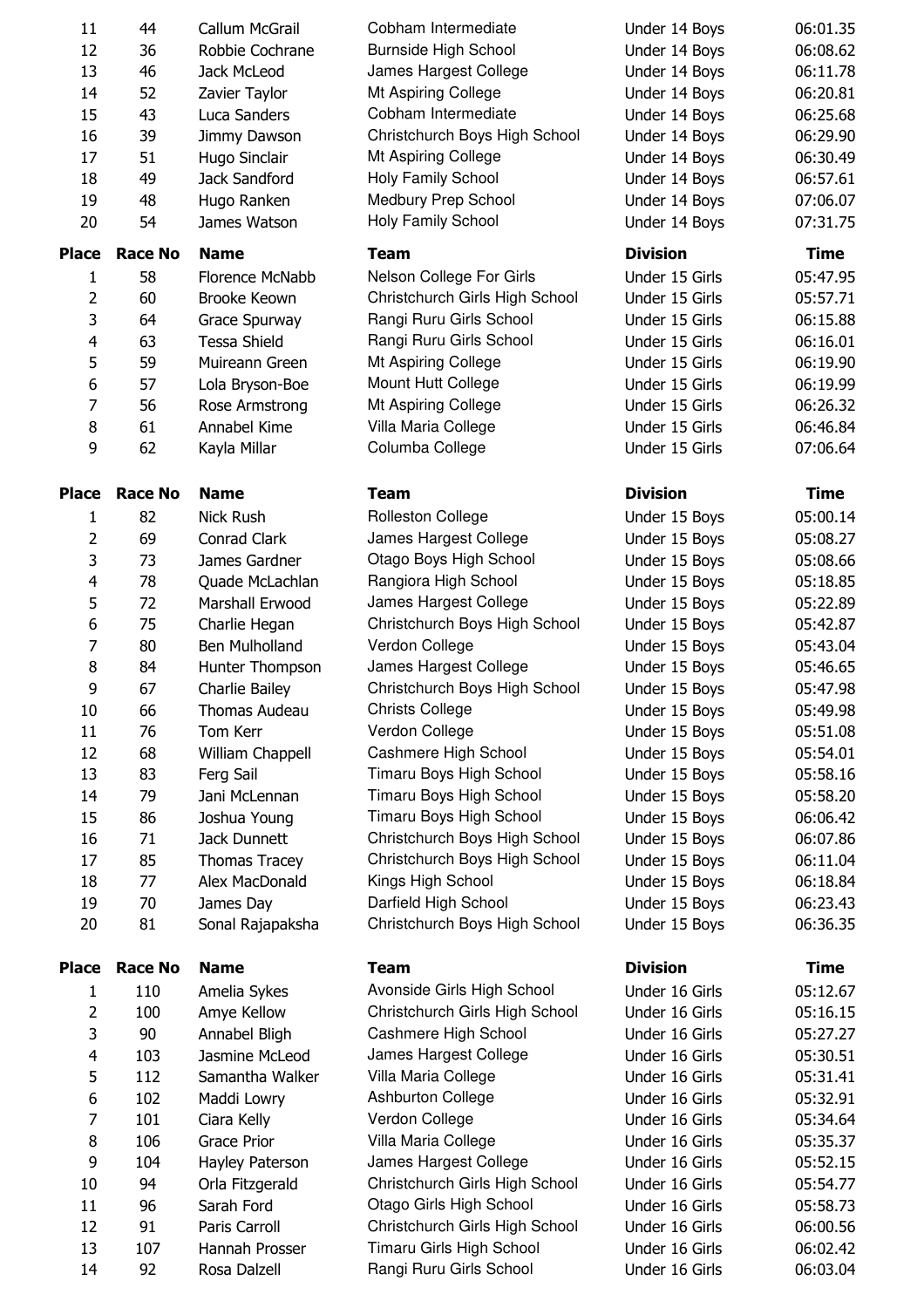| 15             | 98             | Vivien Guttmann           | Rangi Ruru Girls School        | Under 16 Girls  | 06:03.39    |
|----------------|----------------|---------------------------|--------------------------------|-----------------|-------------|
| 16             | 97             | Romy Guichard             | Mt Aspiring College            | Under 16 Girls  | 06:03.63    |
| 17             | 99             | Pearl Harris-Blain        | Verdon College                 | Under 16 Girls  | 06:07.01    |
| 18             | 105            | Freya Phillips            | Rangi Ruru Girls School        | Under 16 Girls  | 06:07.34    |
| 19             | 93             | Bella Edwards             | Villa Maria College            | Under 16 Girls  | 06:12.90    |
| 20             | 109            | Emelia Rozen              | Rangi Ruru Girls School        | Under 16 Girls  | 06:39.58    |
| 21             | 89             | Niamh Aitken              | Villa Maria College            | Under 16 Girls  | 06:48.34    |
| 22             | 113            | Claudia Wright            | Christchurch Girls High School | Under 16 Girls  | 06:49.46    |
| 23             | 95             | Isabella Flaszynski       | Christchurch Girls High School | Under 16 Girls  | 06:53.65    |
| <b>Place</b>   | <b>Race No</b> | <b>Name</b>               | <b>Team</b>                    | <b>Division</b> | Time        |
| $\mathbf{1}$   | 130            | Jaxson Whyte              | Roncalli College               | Under 16 Boys   | 04:39.66    |
| $\overline{2}$ | 116            | Jonathan Fish             | Home School                    | Under 16 Boys   | 04:50.48    |
| 3              | 126            | Ronan Shearing            | James Hargest College          | Under 16 Boys   | 04:54.86    |
| 4              | 125            | D'Arcy Sanders            | Christchurch Boys High School  | Under 16 Boys   | 04:57.38    |
| 5              | 129            | Mckay Watson              | Mt Aspiring College            | Under 16 Boys   | 05:13.44    |
| 6              | 121            | <b>Matthew MacDonald</b>  | Otago Boys High School         | Under 16 Boys   | 05:19.03    |
| $\overline{7}$ | 114            | Lewis Davidson            | Christchurch Boys High School  | Under 16 Boys   | 05:24.95    |
| 8              | 122            | Sam Mahan                 | Rangiora High School           | Under 16 Boys   | 05:42.20    |
| 9              | 124            | <b>Austin Myles</b>       | Christchurch Boys High School  | Under 16 Boys   | 05:45.82    |
| 10             | 127            | Charlie Singleton         | Lincoln High School            | Under 16 Boys   | 05:53.45    |
| 11             | 123            | Michael Taylor            | <b>Christs College</b>         | Under 16 Boys   | 05:59.39    |
| 12             | 118            | <b>Oliver Haines</b>      | Mt Aspiring College            | Under 16 Boys   | 05:59.50    |
| 13             | 115            | Will Easton               | Christchurch Boys High School  | Under 16 Boys   | 06:12.58    |
| 14             | 117            | James Grayling            | Christchurch Boys High School  | Under 16 Boys   | 06:15.23    |
| 15             | 120            | <b>Wilson Hatton</b>      | <b>Hagley College</b>          | Under 16 Boys   | 06:19.48    |
| <b>Place</b>   | <b>Race No</b> | <b>Name</b>               | <b>Team</b>                    | <b>Division</b> | Time        |
| 1              | 134            | Jenna Borthwick           | St Margarets College           | Under 17 Girls  | 04:59.11    |
| $\overline{2}$ | 139            | Mikaela Grant             | Villa Maria College            | Under 17 Girls  | 05:01.60    |
| 3              | 143            | Charlotte Spurway         | Rangi Ruru Girls School        | Under 17 Girls  | 05:01.96    |
| $\overline{4}$ | 132            | Rhylee Akeroyd            | James Hargest College          | Under 17 Girls  | 05:24.06    |
| 5              | 144            | Beth Watt                 | Villa Maria College            | Under 17 Girls  | 05:34.58    |
| 6              | 145            | Emma Wilson               | John Paul II High School       | Under 17 Girls  | 05:36.72    |
| 7              | 136            | Alex Butler-Baird         | Craighead Diocesan School      | Under 17 Girls  | 05:51.17    |
| 8              | 137            | Georgia Dawson            | St Margarets College           | Under 17 Girls  | 05:58.36    |
| 9              | 133            | Mackenzie Baines          | Otago Girls High School        | Under 17 Girls  | 06:15.99    |
| 10             | 135            | Holly Bridgman            | St Margarets College           | Under 17 Girls  | 06:22.96    |
| 11             | 142            | Isabella Marra            | St Margarets College           | Under 17 Girls  | 06:24.86    |
| 12             | 141            | Sophie Lanyon             | St Margarets College           | Under 17 Girls  | 06:28.99    |
| <b>Place</b>   | <b>Race No</b> | <b>Name</b>               | <b>Team</b>                    | <b>Division</b> | <b>Time</b> |
| 1              | 152            | James Corry               | Mountainview High School       | Under 17 Boys   | 04:36.20    |
| $\overline{2}$ | 154            | <b>Mitchel Fitzsimons</b> | Southland Boys High School     | Under 17 Boys   | 04:36.60    |
| 3              | 148            | Michael Audeau            | <b>Christs College</b>         | Under 17 Boys   | 04:36.79    |
| 4              | 160            | Ryan MacLeod              | Papanui High School            | Under 17 Boys   | 04:41.21    |
| 5              | 157            | Jonty Harris              | Christchurch Boys High School  | Under 17 Boys   | 04:49.18    |
| 6              | 151            | Fearghus Bratten          | <b>Christs College</b>         | Under 17 Boys   | 04:52.49    |
| $\overline{7}$ | 168            | Ethan Rose                | Darfield High School           | Under 17 Boys   | 04:55.90    |
| 8              | 153            | Andrew Davidson           | Christchurch Boys High School  | Under 17 Boys   | 04:59.06    |
| 9              | 174            | Jacob Turner              | Rangiora High School           | Under 17 Boys   | 05:01.98    |
| 10             | 167            | Logan Robb                | Marlborough Boys College       | Under 17 Boys   | 05:02.54    |
| 11             | 146            | Adam Bidwell              | Marlborough Boys College       | Under 17 Boys   | 05:03.32    |
| 12             | 150            | Morgan Borrie             | James Hargest College          | Under 17 Boys   | 05:03.58    |
| 13             | 170            | Luke Smith                | Christchurch Boys High School  | Under 17 Boys   | 05:07.45    |
| 14             | 231            | <b>Will Simcock</b>       | <b>Christs College</b>         | Under 17 Boys   | 05:08.89    |
| 15             | 147            | Thomas Allan              | Timaru Boys High School        | Under 17 Boys   | 05:09.43    |
| 16             |                | Ethan McLachlan           | Rangiora High School           | Under 17 Boys   |             |
|                | 163            |                           |                                |                 | 05:10.60    |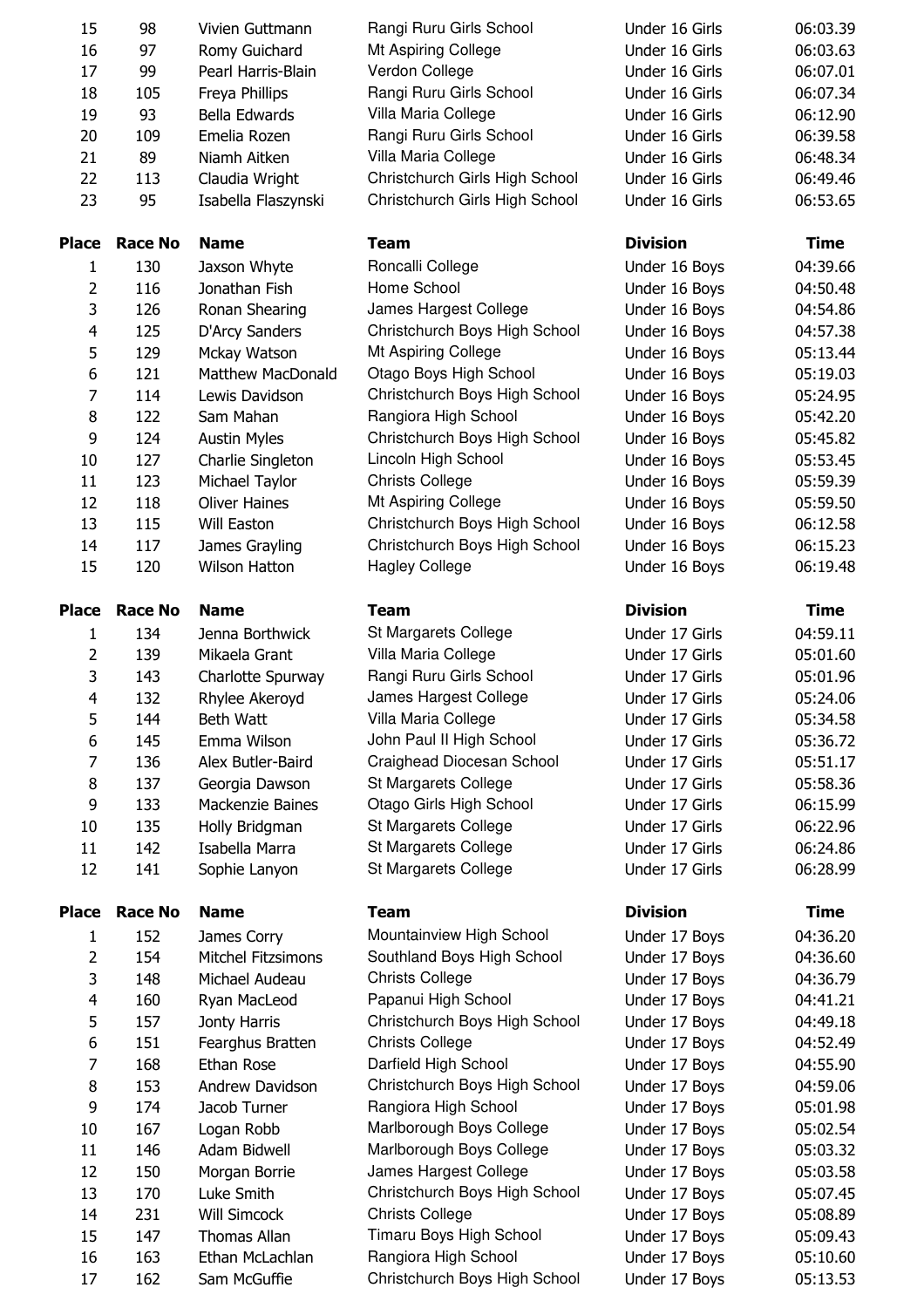| 18             | 173            | Ethan Titheridge             | <b>Ashburton College</b>          | Under 17 Boys   | 05:16.49    |
|----------------|----------------|------------------------------|-----------------------------------|-----------------|-------------|
| 19             | 169            | Zach Smith                   | Mt Aspiring College               | Under 17 Boys   | 05:19.96    |
| 20             | 164            | Flynn Morgan                 | <b>Riccarton High School</b>      | Under 17 Boys   | 05:21.34    |
| 21             | 166            | Zach Rivett                  | Christchurch Boys High School     | Under 17 Boys   | 05:21.40    |
| 22             | 161            | <b>Thomas McEwan</b>         | <b>Christs College</b>            | Under 17 Boys   | 05:22.68    |
| 23             | 172            | So Suzuki                    | Christchurch Boys High School     | Under 17 Boys   | 05:26.81    |
| 24             | 159            | Jack Liddell                 | Mt Aspiring College               | Under 17 Boys   | 05:28.15    |
| 25             | 149            | Simon Bates                  | Lincoln High School               | Under 17 Boys   | 05:32.46    |
| 26             | 155            | <b>Archie Franks</b>         | <b>Christs College</b>            | Under 17 Boys   | 05:43.56    |
| 27             | 156            | <b>William Griffiths</b>     | Christchurch Boys High School     | Under 17 Boys   | 05:53.43    |
| <b>Place</b>   | <b>Race No</b> | <b>Name</b>                  | <b>Team</b>                       | <b>Division</b> | <b>Time</b> |
| 1              | 177            | Henrietta Christie           | Lincoln High School               | Under 20 Girls  | 04:57.51    |
| $\overline{2}$ | 192            | <b>Emily Paterson</b>        | James Hargest College             | Under 20 Girls  | 04:57.92    |
| 3              | 175            | Charlotte Ball               | Villa Maria College               | Under 20 Girls  | 05:06.93    |
| 4              | 191            | Ellie Parry                  | Rangiora High School              | Under 20 Girls  | 05:17.30    |
| 5              | 185            | Rosa Jones                   | Rangi Ruru Girls School           | Under 20 Girls  | 05:17.62    |
| 6              | 176            | Meg Barnes                   | Christchurch Girls High School    | Under 20 Girls  | 05:23.10    |
| 7              | 193            | Georgia Prosser              | Timaru Girls High School          | Under 20 Girls  | 05:23.31    |
| 8              | 200            | Charlotte Worley             | Villa Maria College               | Under 20 Girls  | 05:23.39    |
| 9              | 179            | <b>Holly Ffowcs-Williams</b> | Rangi Ruru Girls School           | Under 20 Girls  | 05:25.16    |
| 10             | 181            | Natalie Green                | <b>Central Southland College</b>  | Under 20 Girls  | 05:28.47    |
| 11             | 189            | Sian Morgan                  | Lincoln High School               | Under 20 Girls  | 05:29.90    |
| 12             | 183            | Lucy Humpheson               | Cashmere High School              | Under 20 Girls  | 05:29.99    |
| 13             | 190            | Lydia O'Callaghan            | Villa Maria College               | Under 20 Girls  | 05:31.65    |
| 14             | 198            | Caitlin Titheridge           | Mount Hutt College                | Under 20 Girls  | 05:32.77    |
| 15             | 180            | Jessalie Green               | Villa Maria College               | Under 20 Girls  | 05:33.48    |
| 16             | 199            | Anna Wilson                  | St Margarets College              | Under 20 Girls  | 05:34.43    |
| 17             | 196            | <b>Bryleigh Scott</b>        | Lincoln High School               | Under 20 Girls  | 05:35.41    |
| 18             | 184            | Caitlin Jamieson             | Christchurch Girls High School    | Under 20 Girls  | 05:36.52    |
| 19             | 182            | <b>Brooke Harrison</b>       | Villa Maria College               | Under 20 Girls  | 05:38.51    |
| 20             | 178            | Erin Downie                  | Burnside High School              | Under 20 Girls  | 05:38.65    |
| 21             | 197            | Lilli Thacker                | Rangi Ruru Girls School           | Under 20 Girls  | 05:41.63    |
| 22             | 187            | Danielle McLaughlin          | Christchurch Girls High School    | Under 20 Girls  | 05:45.00    |
| 23             | 195            | <b>Harriet Rowse</b>         | Christchurch Girls High School    | Under 20 Girls  | 06:00.14    |
| 24             | 186            | Molly McGurk                 | Rangi Ruru Girls School           | Under 20 Girls  | 06:23.73    |
| 25             | 188            | Eleanor McVicar              | Rangi Ruru Girls School           | Under 20 Girls  | 06:28.90    |
| <b>Place</b>   | <b>Race No</b> | <b>Name</b>                  | <b>Team</b>                       | <b>Division</b> | <b>Time</b> |
| 1              | 216            | Josh Rivett                  | Christchurch Boys High School     | Under 20 Boys   | 04:22.81    |
| $\overline{2}$ | 204            | Logan Currie                 | Christchurch Boys High School     | Under 20 Boys   | 04:24.59    |
| 3              | 215            | Sam Ritchie                  | Timaru Boys High School           | Under 20 Boys   | 04:31.56    |
| 4              | 223            | <b>Brandon Thornley</b>      | Christchurch Boys High School     | Under 20 Boys   | 04:33.42    |
| 5              | 227            | <b>Guy Yarrell</b>           | Christchurch Boys High School     | Under 20 Boys   | 04:34.31    |
| 6              | 210            | Hayden Jefferson             | Timaru Boys High School           | Under 20 Boys   | 04:35.88    |
| 7              | 221            | Griffyn Spencer              | Christchurch Boys High School     | Under 20 Boys   | 04:38.12    |
| 8              | 213            | Samuel Medlicott             | Christchurch Boys High School     | Under 20 Boys   | 04:41.46    |
| 9              | 218            | Hamish Sadler                | Lincoln High School               | Under 20 Boys   | 04:41.97    |
| 10             | 202            | Navarh Brotherston           | Southland Boys High School        | Under 20 Boys   | 04:42.06    |
| 11             | 217            | Reece Rush                   | Lincoln High School               | Under 20 Boys   | 04:42.09    |
| 12             | 225            | Benjamin Ward                | Timaru Boys High School           | Under 20 Boys   | 04:45.62    |
| 13             | 219            | <b>Conor Shearing</b>        | James Hargest College             | Under 20 Boys   | 04:47.78    |
| 14             | 205            | Oliver Davidson              | <b>Ashburton College</b>          | Under 20 Boys   | 04:47.85    |
| 15             | 206            | Jack Drage                   | <b>Christs College</b>            | Under 20 Boys   | 04:48.10    |
| 16             | 201            | <b>Blair Barnes-Page</b>     | Christchurch Boys High School     | Under 20 Boys   | 04:48.81    |
| 17             | 207            | Hunter Gough                 | James Hargest College             | Under 20 Boys   | 04:48.84    |
| 18             | 226            | Laurie Watson                | Mt Aspiring College               | Under 20 Boys   | 04:54.78    |
| 19             | 208            | Jaydn Harris                 | Christchurch Boys High School     | Under 20 Boys   | 04:55.34    |
| 20             | 211            | Sebastian Lipp               | <b>Catholic Cathedral College</b> | Under 20 Boys   | 05:02.54    |